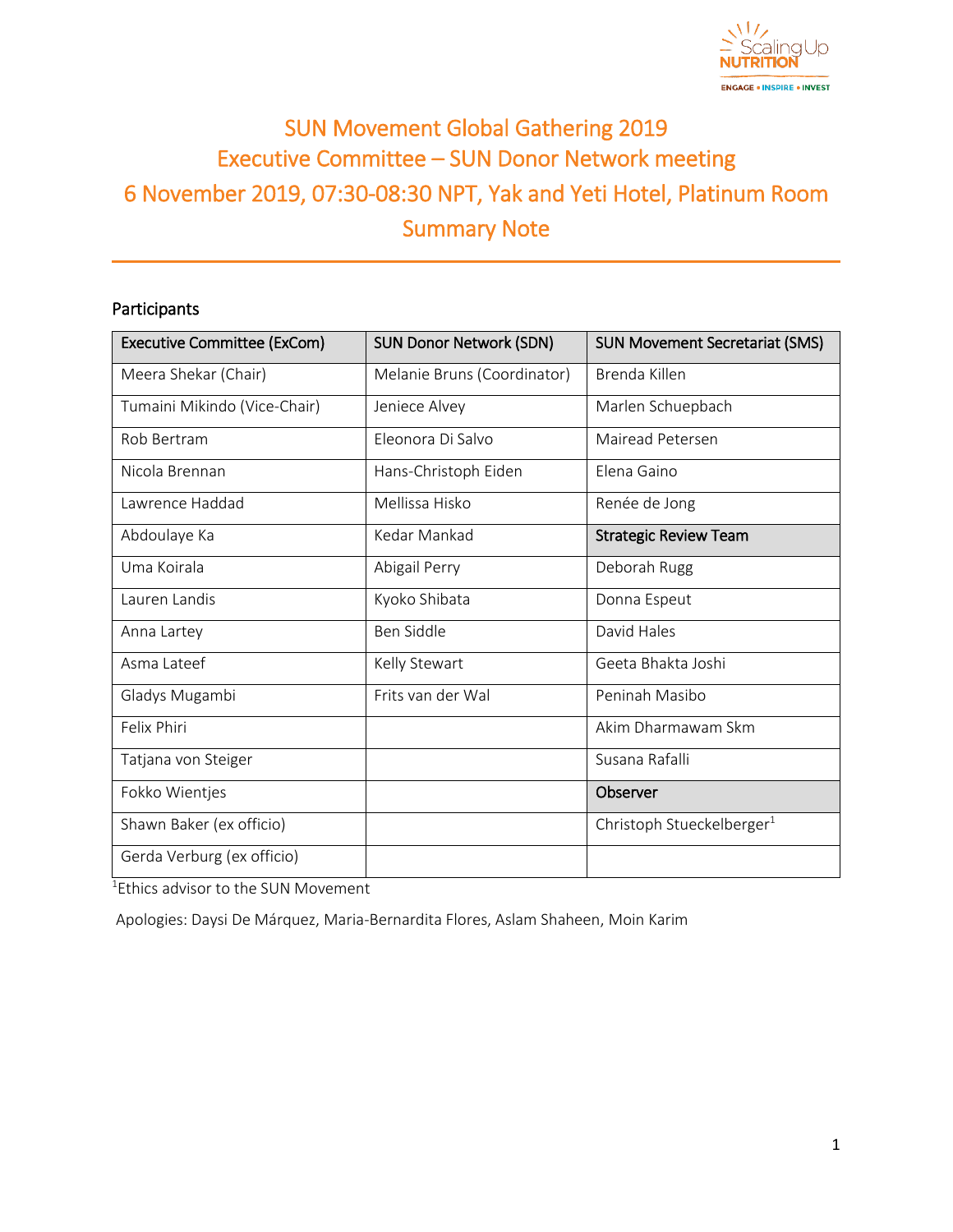## Agenda

- 1) Welcome and introduction round *5'*
- 2) Presentation by SUN Donor Network (SDN) *15'*
- 3) Discussion between SDN representatives and Executive Committee members *35'*
- 4) Summary and key take-aways *5'*

## Key messages

- The SUN Donor Network is an indispensable asset to achieve the SUN Movements objectives.
- The Nutrition for Growth Summit 2020 poses a critical opportunity for increasing and strengthening funding for nutrition.
- SDN asked Executive Committee to strengthen efforts to keep nutrition on the international political agenda.
- Further transformation is required on side of the donors to live up to the new way of working and ensure better coordination and alignment behind SUN Country priorities and nutrition plans.

## Action Points

| <b>Item</b>                                                                                                                                                            | <b>Timing</b> | Responsible                |
|------------------------------------------------------------------------------------------------------------------------------------------------------------------------|---------------|----------------------------|
| Strengthen donor coordination and alignment behind<br>SUN Country priorities and plans.                                                                                | 2020          | <b>SDN</b>                 |
| Executive Committee invited to make further efforts to<br>ensure nutrition remains on the international agenda.                                                        | 2020          | <b>Executive Committee</b> |
| Guidance from Executive Committee on future direction<br>of SUN Movement focusing on malnutrition in all its<br>forms, including in high- and middle-income countries. | May 2020      | Executive Committee        |